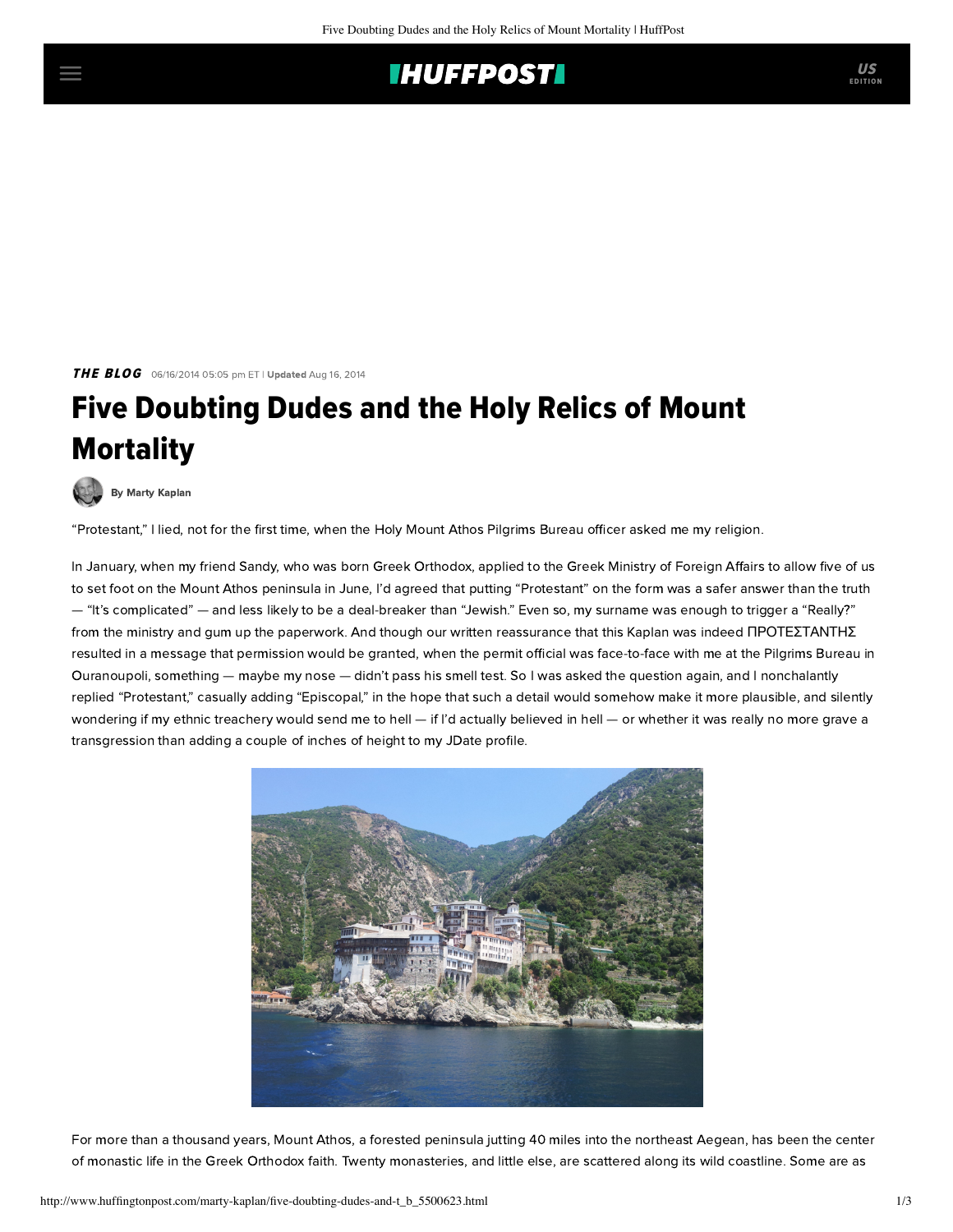## Five Doubting Dudes and the Holy Relics of Mount Mortality | HuffPost

large as colleges; some rise from the rocks like the Potala Palace in Tibet. Inside their walls there is an astonishing abundance of medieval icons, mosaics, illuminated manuscripts, jeweled reliquaries, precious metalwork and ancient marble. The Byzantine frescoes in just one of Mount Athos's chapels would be more than enough art to fill a major exhibition in any of the world's museums.

Four days is the longest visit that pilgrims — not tourists — may make. One hundred and twenty are granted permission to enter per day, and all but 10 of them must be Greek Orthodox. There are no hotels, and a maximum of a single night's stay per monastery arranged through a separate application process — is permitted. No women are allowed to set foot on Mount Athos, a prohibition that the bearded, black-robed monks, some 1,500 of them on the peninsula, say honors the Virgin Mary, who visited there when her ship was blown off course on her way from the Holy Land to Cyprus. Shorts, bare toes and pierced ears are also forbidden.

The trip was Sandy's idea. His 95-year-old father is Greek, and though Sandy was baptized in the Orthodox faith, he would be the first to call himself an atheist. Two of us — Tim, an Englishman, and Adam, half English and half Swedish — are Christian, but only nominally. Geza, whose parents were Hungarian Catholics, is also an unbeliever, and vocally appalled by the historic carnage committed in God's name. I'm Jewish. Though Adam dubbed us five the Mount Atheists, I hesitate to call myself that because of my ineluctable awe at the ineffable, at what Abraham Joshua Heschel calls "the inconceivable surprise of living" — my amazement and gratitude that there is something rather than nothing, an improvised mysticism that nevertheless leaves me religiously way closer to my four secular bros than to someone whose Savior is Christ or whose God is the God of Scripture.

During our visit we were meticulously respectful of the monks' practices, but we still stuck out among the other visitors. I was the only American, and we were the only native English-speakers that we encountered, but I think it was the monks' radar for apostasy, not for nationality, that marked us. At each monastery where we stayed, a monk approached us, looking for spiritual embers to blow on. Father Savvas urged us to reflect on the deeper reasons we had chosen to come to Mount Athos rather than hitting one of Greece's beach-ringed pleasure islands. Father George wrote out a list of books for us to read, memoirs of Protestants and Catholics and lapsed Orthodox who had found their way back to the one true religion. Father Gregory told us of the doubter struck dead on the spot for disbelieving that an icon of the Virgin Mary in the monastery's possession had spouted blood when struck by a knife. Father Vasilios told us of the miraculous power of one of his monastery's holy relics, Saint Marina's hand — still at body temperature after 1,700 years — to raise believers from the dead. He also urged us to turn our backs on the rotten, homosexualityaccepting Sodom and Gomorrah we came from.

All this left us unmoved. If anything, the relics and the miracles and the culture war talk made it more difficult for us to discover the highest common denominator between the faith of the monks and our own ad hoc spirituality. So why, if not for worship and conversion, had we gone there? There was aesthetic pleasure galore, of course, and spectacular natural beauty, and the coolness of parachuting across 10 centuries into The Name of the Rose, and the thrill of being among the few to get in. But the real reason we went, I think, was to wrestle with our own mortality.

The five of us have been friends since college. Four of us were roommates. Sandy's brother George was also our roommate, but we lost him three years ago, after a bruising battle with leukemia. In a way, this pilgrimage was a tribute to George, an effort to keep him alive by keeping the bonds among us alive, a sentimental but inevitably futile attempt to transcend his ending by denying our own. The miracle we bore witness to turned out to be the earthly wonder of enduring friendship. The relics we accepted turned out to be ourselves, a handful of 60-somethings, killer backpacking from one monastery to the next and sleeping five to a cell with a bathroom down the hall. If this understanding of holiness was a humanistic heresy, we were glad to be guilty of it.